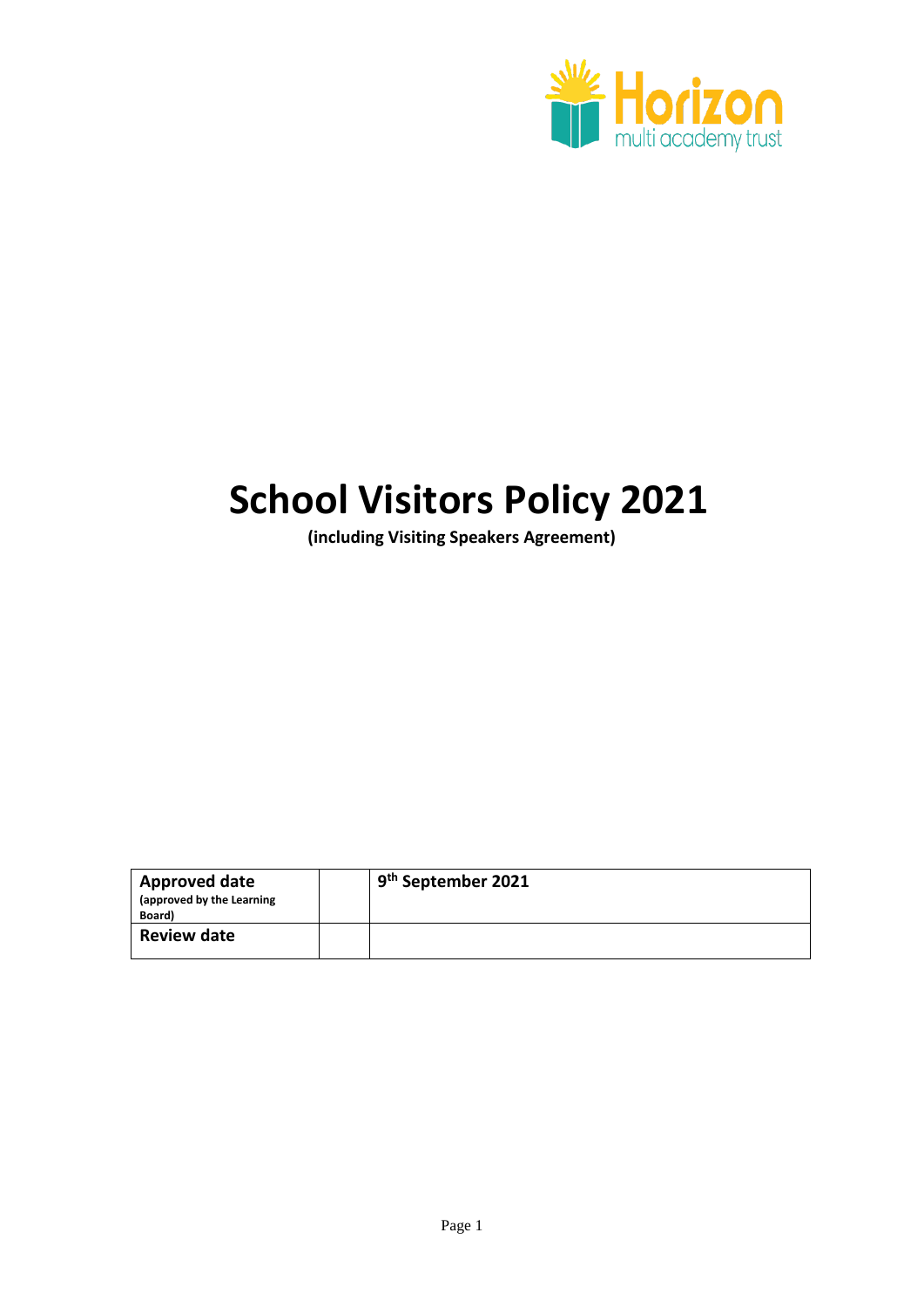

# **Contents Page**

- 1.0 Introduction page 3
- 2.0 Visitors Invited to an Academy page 4
- 3.0 Use of external agencies and speakers page 5
- 4.0 Unknown/uninvited visitors to the school page 6
- 5.0 Staff Development page 6
- 6.0 Appendices page 7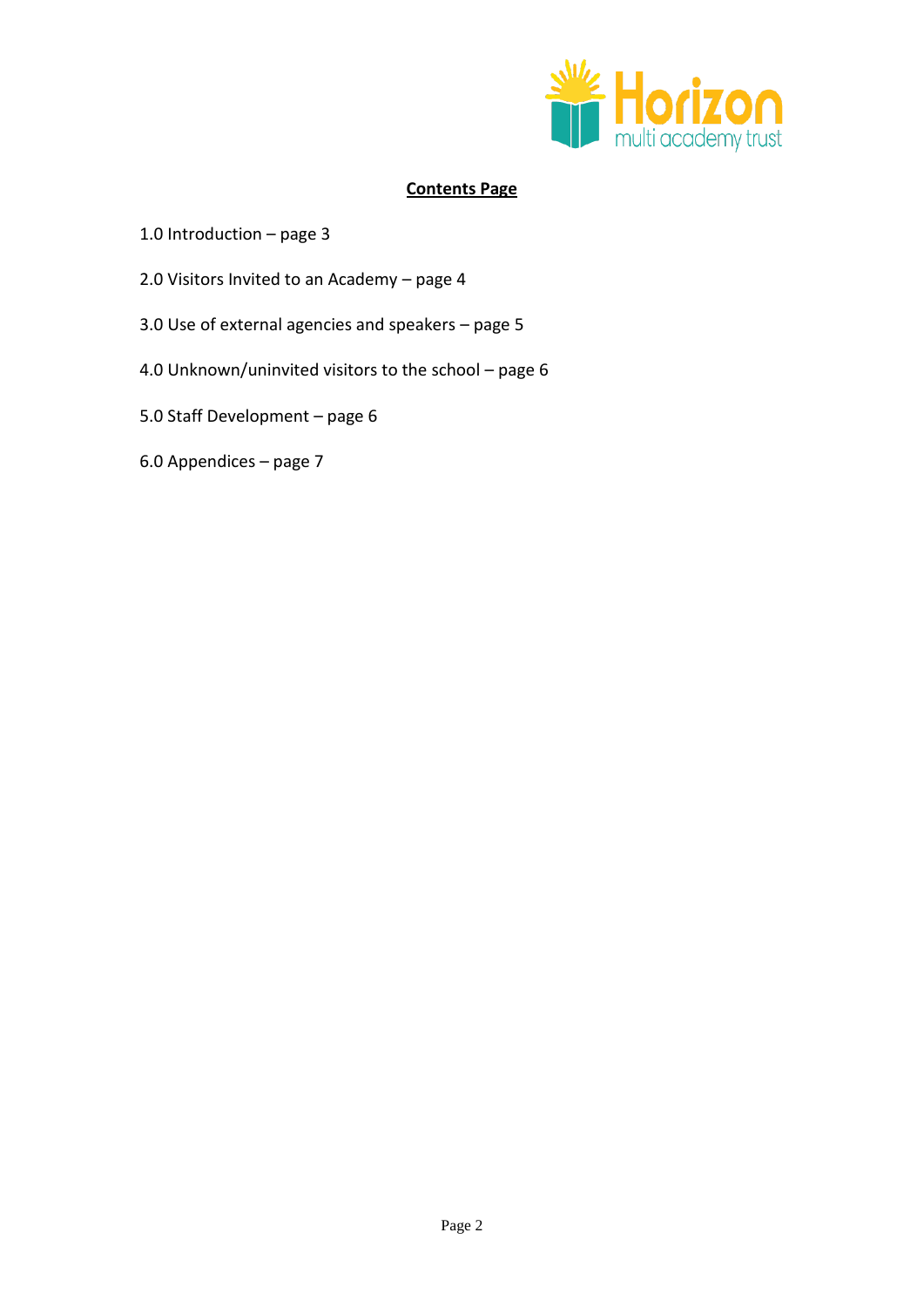

# **School Visitors Policy 2021 – including visiting speakers agreement**

This policy should be read with the following policies and guidance;

- The School's Safeguarding and Child Protection Policy
- PREVENT Strategy HM Gov
- Keeping Children Safe in Education DFE September 2021

# **1.0 INTRODUCTION**

Visitors are welcome to Horizon Multi-Academy Trust Academies and make a contribution to the life and work of the academy in many different ways. The learning opportunities and experiences they bring are encouraged and appreciated. It is the academies' responsibility, however, to ensure that the security and welfare of the pupils is not compromised at any time. The academy is equally responsible to the whole academy community for ensuring that visitors comply with the guidelines. It is our aim to safeguard all children whether it be during school time or extracurricular activities which are arranged by the academy. We aim to ensure all pupils at Horizon can learn and enjoy extra-curricular experiences, in an environment where they are safe from harm.

It is our objective to establish a clear protocol and procedure for the admittance of external visitors to the academy which is understood by all staff, the proprietor, visitors and parents/carers/guardians and conform to child protection guidelines. The academy is deemed to have control and responsibility for its pupils anywhere on the school site, during normal school hours, during after school activities and on school organised (and supervised) off-site activities.

### **This policy applies to;**

- All teaching and non-teaching staff employed by the trust
- All external visitors entering the academy site during the school day or after school activities (including peripatetic tutors, sport coaches, and topic related visitors e.g. business people, authors, artists etc.)
- The proprietor of the academy
- All parents/carers/guardians
- All pupils
- Educational personnel (Local Authority Staff, Inspectors)
- Building and Maintenance Contractors

This policy applies to all visitors invited to our Trust academies.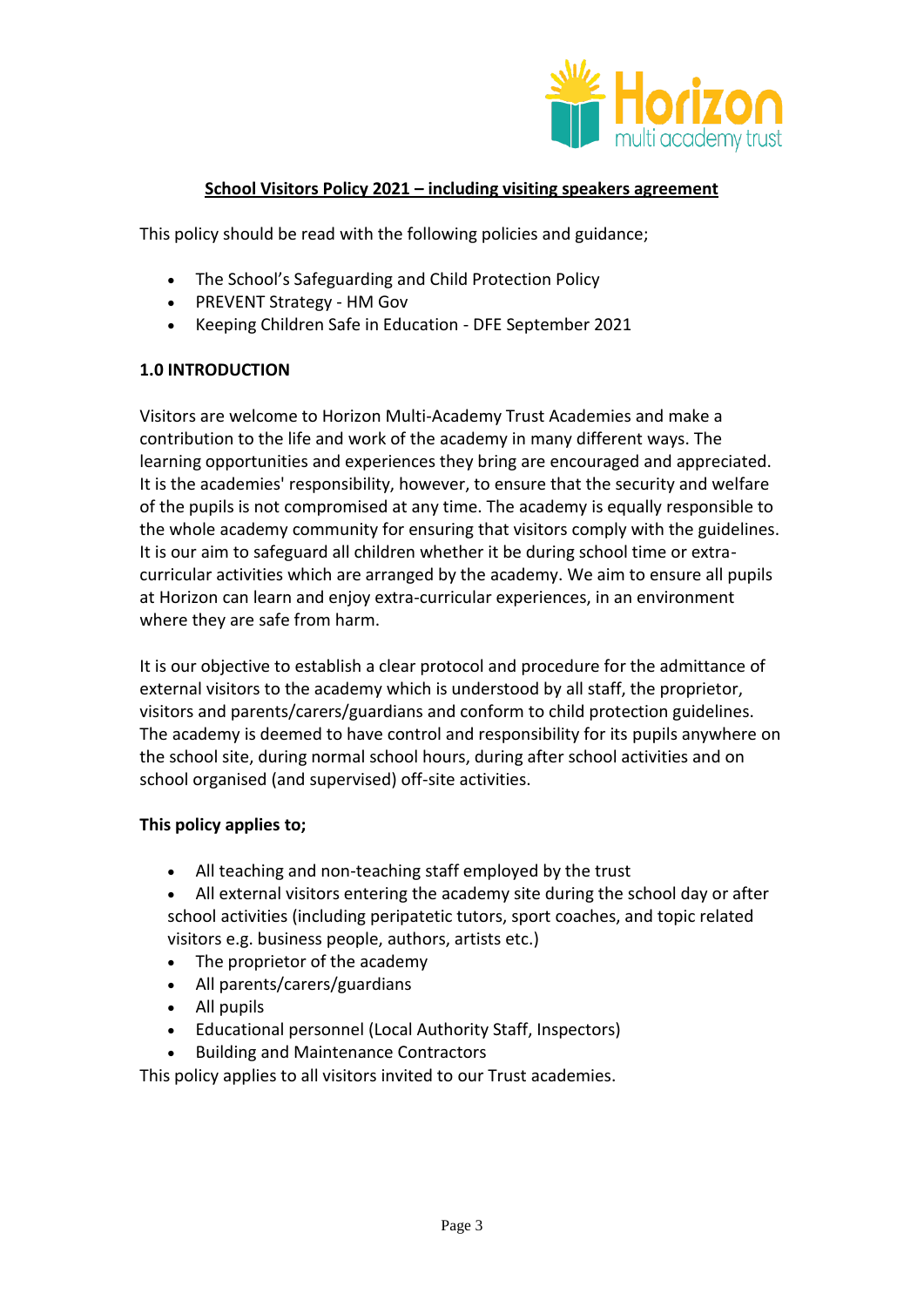

#### **2.0 VISITORS INVITED TO AN ACADEMY**

Where possible permission should be granted by the Headteacher before any visitor is asked to come into school.

- All visitors must report to the office reception upon arrival.
- Before entry to the school, all visitors must state the purpose of their visit and who has invited them. They should be ready to show formal identification where appropriate.
- All visitors will be introduced to a member of the office staff and be asked to sign in via E-Reception. E-Reception will give visitors information important safeguarding, health and safety and fire.
- A member of the office staff will issue each visitor with a visitors badge.
- A member of the office staff will also provide the visitor with a copy of the 'Visitors Safeguarding Guidance' booklet and a 'Visiting Speakers Agreement' where appropriate.
- The member of the office staff will then show the visitor where the toilet facilities are, fire evacuation and where mobile phones and other valuables can be safely stored.
- Visitors will then be escorted to their point of contact or their point of contact will be asked to come to reception to receive the visitor. The contact will then be responsible for them while they are on site.
- At no point should a visitor be left on their own with children (if the visitor is meeting a member of staff).
- On departing the school, visitors should leave via the school office, sign out through E-Reception and return their visitors badge.

Visitors whose purpose is to work with pupils in some capacity:

- Visitors may work with pupils in a variety of capacities, for example, to deliver a lesson (normally supervised by a member of staff), to meet with small groups of pupils or individuals or alternatively they may be working with a pupil on a one to one basis (e.g. MAST team member, Children's services or health professionals.)
- Staff should ensure that all normal visitor policy requirements are followed.
- Any visitor who is not DBS checked must not be left alone with pupils at any point. This includes whole class or small group teaching or one to

one interviews of pupils or escorting pupils around the building.

- If a visitor has DBS clearance they may work with pupils unaccompanied. At times this may be teaching a class or a one to one interview. This must be agreed in advance.
- Regular visitors to the school must have DBS clearance.
- Any visitor delivering a lesson or assembly must comply with the requirements of the visiting speakers agreement.

### **3.0 USE OF EXTERNAL AGENCIES AND SPEAKERS**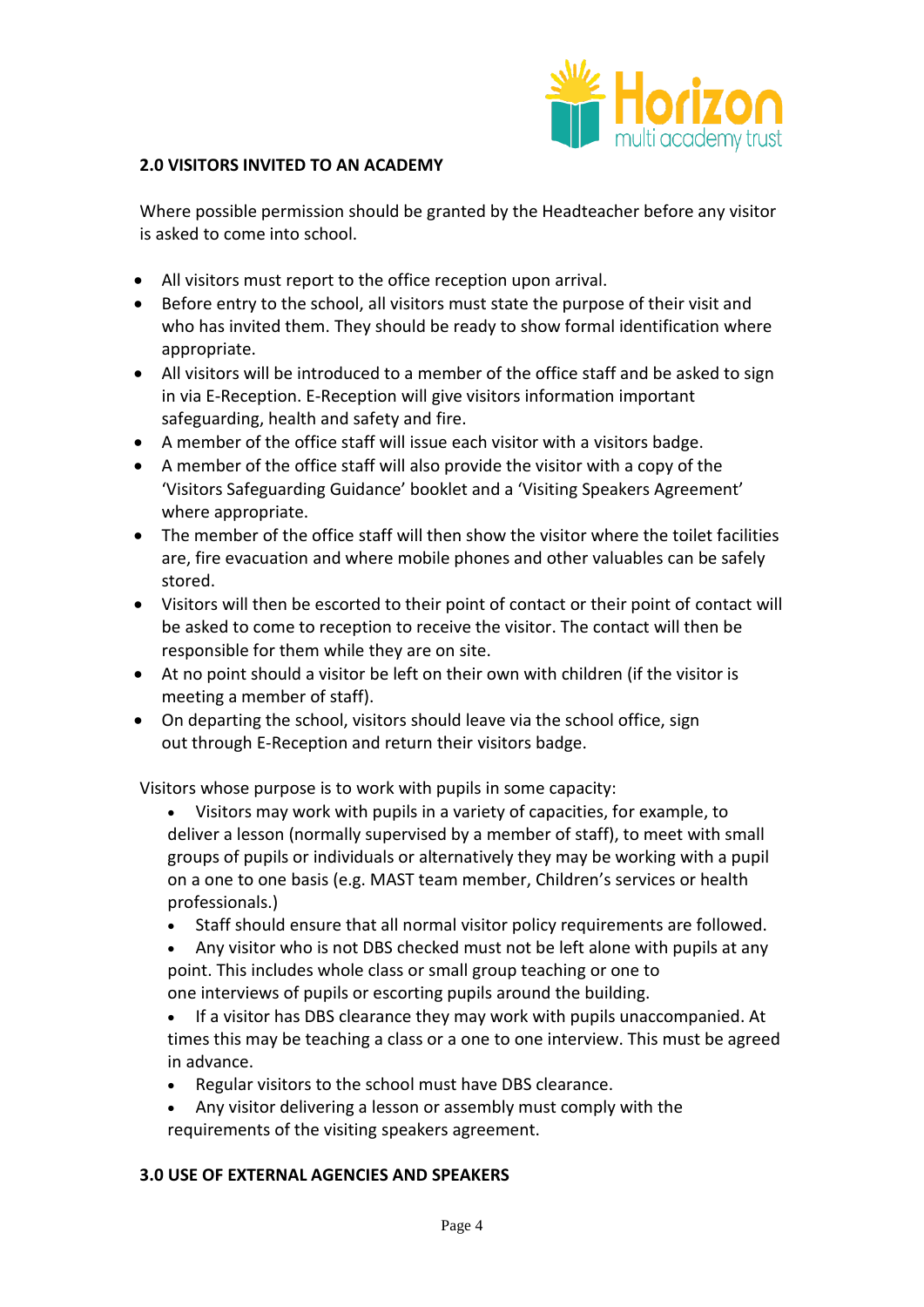

At Horizon Multi-Academy Trust we encourage the use of external agencies or speakers to enrich the experiences of our pupils; however we will positively vet those external agencies, individuals and speakers who we engage to provide such learning opportunities or experiences for our pupils.

The School Business Manager and admin team are in charge of coordinating and vetting the booking of all visiting speakers and staff members should seek permission giving a clear explanation as to the relevance and purpose of any visit and intended date and time.

Appropriate checks will be carried out on the suitability of the visiting speaker which may include internet searches and/or contacting other schools where the person has spoken previously.

Although not always possible, we try to invite speakers from an established company, charity or other groups whose aims are well documented. We ensure that we do not unwittingly use agencies that contradict each other with their messages or that are inconsistent with, or are in complete opposition to, the school's values and ethos. We must be aware that in some instances the work of external agencies may not be directly connected with the rest of the school curriculum so we need to ensure that this work is of benefit to our pupils. All external agencies and speakers will be expected to talk with the staff member in charge of coordinating events about the content of the presentation before the event and the visiting speaker must also read and agree to adhere to the academy's 'Visiting Speakers Agreement' (see appendix 1).

All information about the visiting speaker and the booking process will be recorded on the 'Risk Assessment for Visiting Speaker/Event form' (see appendix 2).

After the presentation a post event evaluation will be completed which will include feedback from staff, noting any contentious subject areas or comments and state whether the speaker should be booked again in the future.

Our academies will assess the suitability and effectiveness of input from external agencies or individuals to ensure that:

- Any messages communicated to pupils support fundamental British Values and our school values.
- Any messages communicated to pupils are consistent with the ethos of the school and do not marginalise any communities, groups or individuals.

 Any messages communicated to pupils do not seek to glorify criminal activity or violent extremism or seek to radicalise pupils through extreme or narrow views of faith, religion or culture or other ideologies.

- Activities are properly embedded in the curriculum and are clearly mapped to schemes of work to avoid contradictory messages or duplication.
- Activities are matched to the needs of pupils.

We recognise, however, that the ethos of our academies is to encourage pupils to understand opposing views and ideologies, appropriate to their age, understanding and abilities, and to be able to actively engage with them in informed debate, and we may use external agencies or speakers to facilitate or support this. Therefore, by delivering a broad and balanced curriculum, augmented by the use of external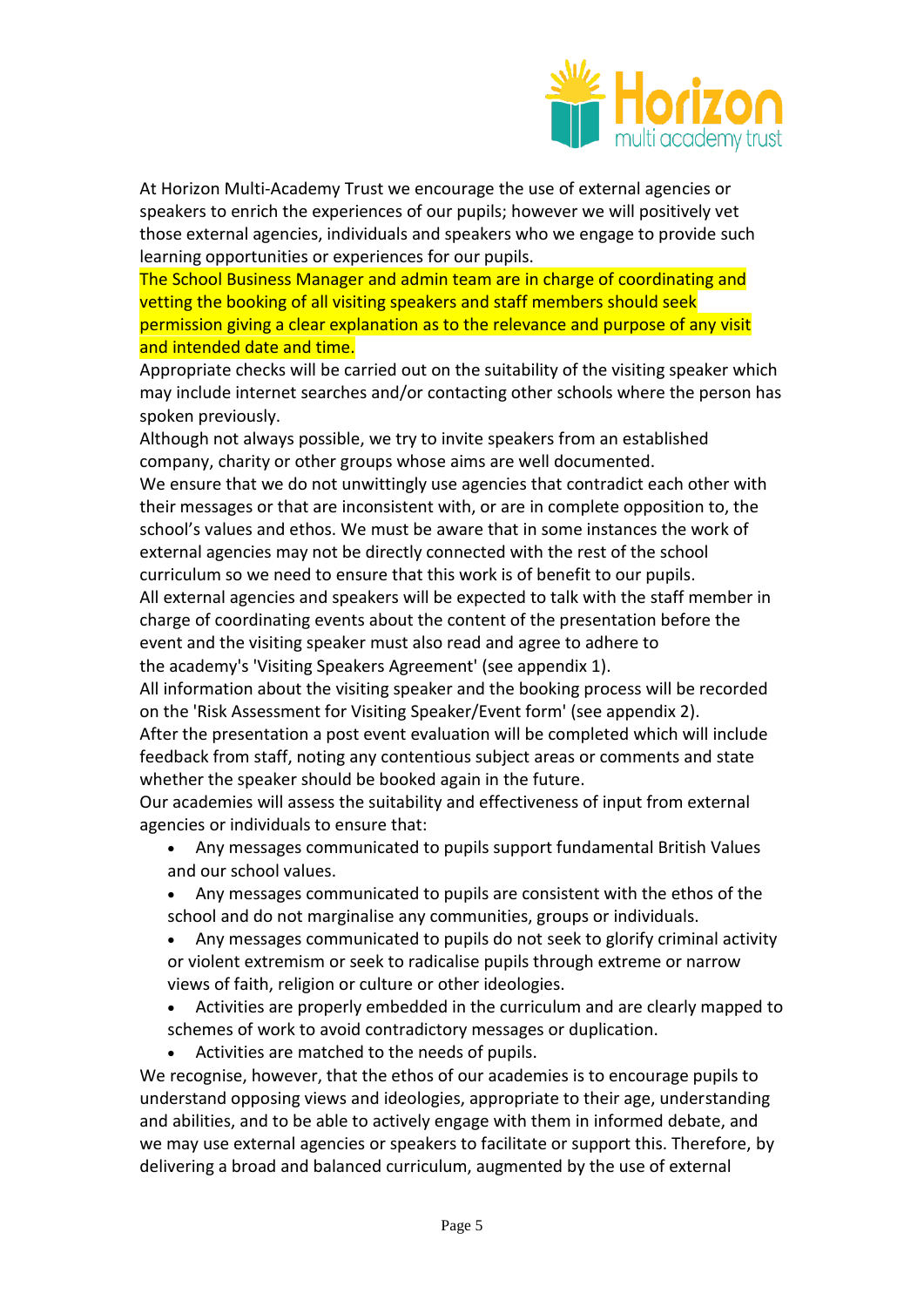

sources where appropriate, we will strive to ensure our pupils recognise risk and build resilience to manage risk themselves where appropriate to their age and ability but also to help pupils develop critical thinking skills needed to engage in informed debate.

Visiting speakers will be made aware that their presentation will be brought to an early end, if the content proves unsuitable.

### **4.0 UNKNOWN/UNINVITED VISITORS TO THE SCHOOL**

 Any visitor to the school site who is not wearing a visitors badge should be challenged politely to enquire who they are and their business on the school site.

 They should then be escorted to the school office to sign in using E-Reception and be issued with a visitors badge.

 In the event that the visitor refuses to comply, they should be asked to leave the site immediately and the Headteacher immediately informed, the Headteacher will notify the central Trust team for their records, leading to notification of the other academies in the trust.

 The Headteacher and/or members of the senior management team will consider the situation and decide if necessary to inform the police. The CEO will be involved in these discussions.

 If an unknown/uninvited visitor becomes abusive or aggressive, they will be asked to leave the site immediately and warned that if they fail to leave the school grounds, police assistance will be called for.

#### **5.0 STAFF DEVELOPMENT**

As part of their induction, new staff will be made aware of this policy and will be asked to ensure compliance with its procedures at all times.

#### **6.0 APPENDICES**

#### **APPENDIX 1**

Visiting Speakers Agreement At Elburton Primary School We understand the importance of visitors and external agencies to enrich the experiences of our pupils.

In order to safeguard our children, we expect all visiting speakers to read and adhere to the statements below.

- Any messages communicated to pupils support fundamental British Values and our academy values.
- Any messages communicated to pupils are consistent with the ethos of the school and do not marginalise any communities, groups or individuals.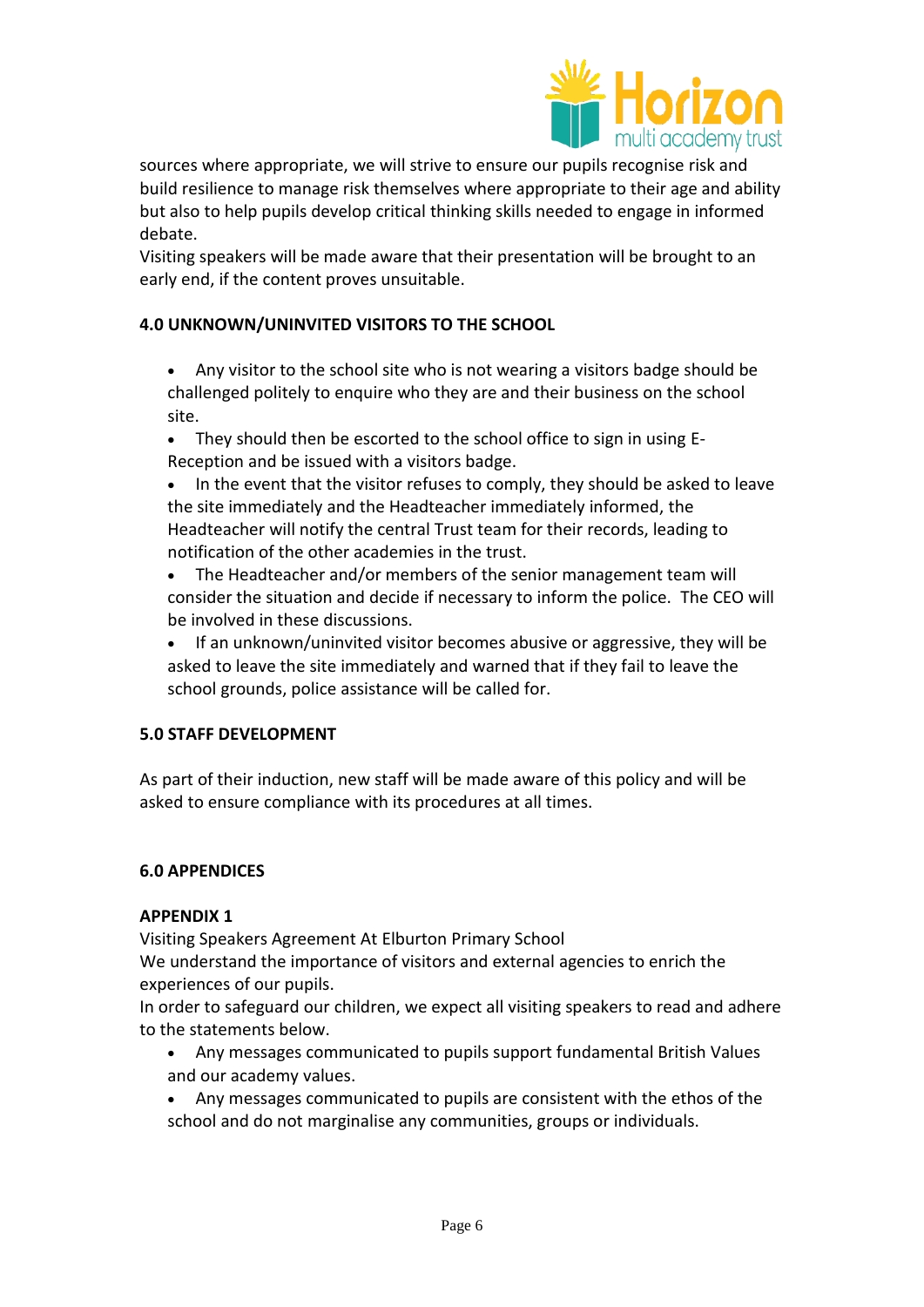

- Any messages communicated to pupils do not seek to glorify criminal activity or violent extremism or seek to radicalise pupils through extreme or narrow views of faith, religion or culture or other ideologies.
- Activities are properly embedded in the curriculum and clearly mapped to schemes of work to avoid contradictory messages or duplication.
- Activities are matched to the needs of pupils.
- Visitors will also be accompanied by a member of staff at all times.

Signed:.................................... Date: ............................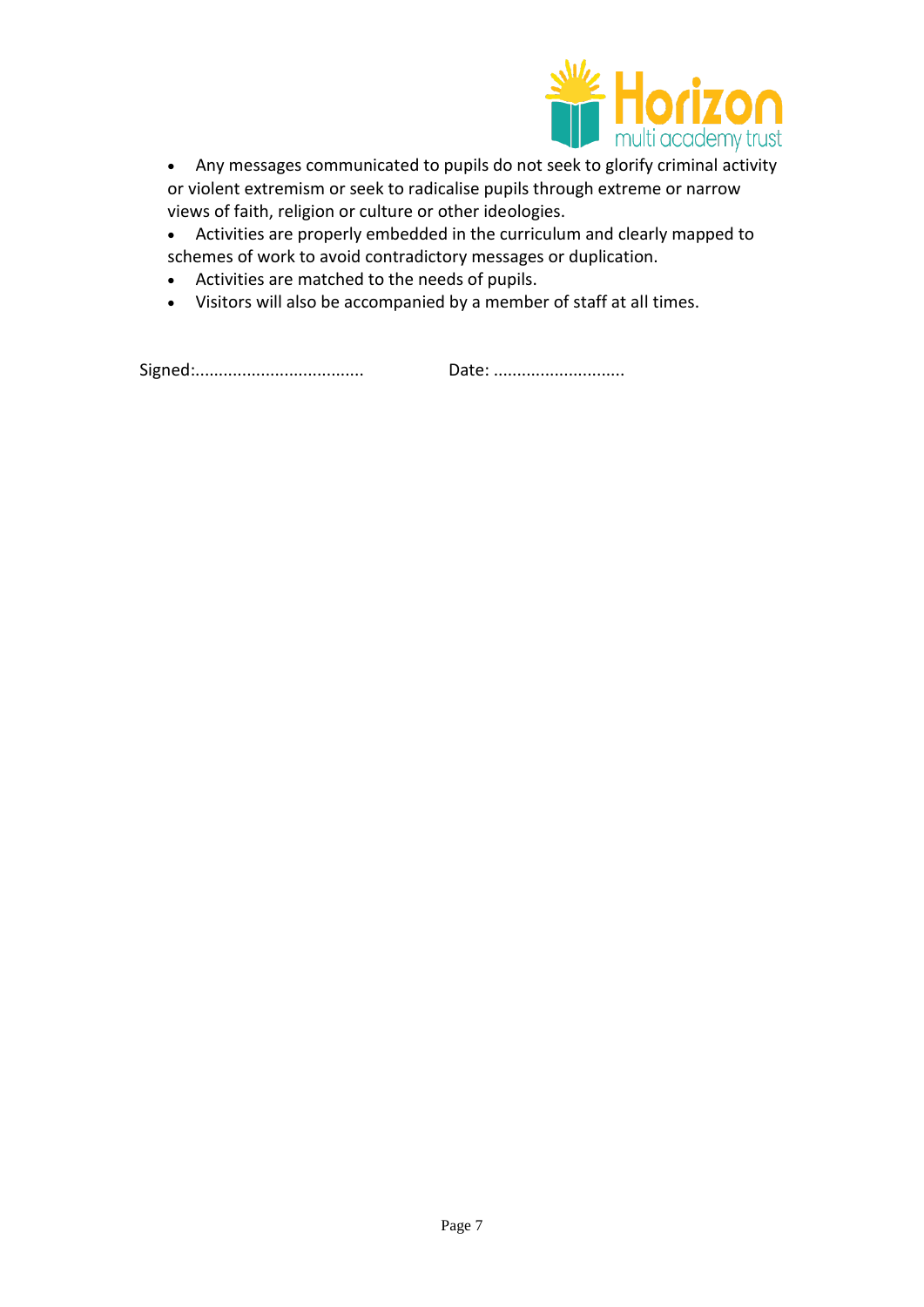

# **APPENDIX 2** Elburton Primary School Risk Assessment for Visiting Speaker/Event Name of the Event and Speaker:

Date of the Event:

Nature of Event (talk, demonstration to the children, interactive learning etc)

Outline of the Content of the Event:

Point of Contact (member of staff organising the event):

Sign and date to confirm that research has been carried out on the Speaker and the organisation they are affiliated to:

Sign and date to confirm that the Speaker has signed the Visiting Speakers Agreement:

Sign and date to confirm that the office has been informed of the Speaker in order that they can be added to the School diary:

Sign and date

to confirm that you agree to ensure that the Speaker is accompanied at all times, whi lst on the premises

Agreed by the Headteacher

Date